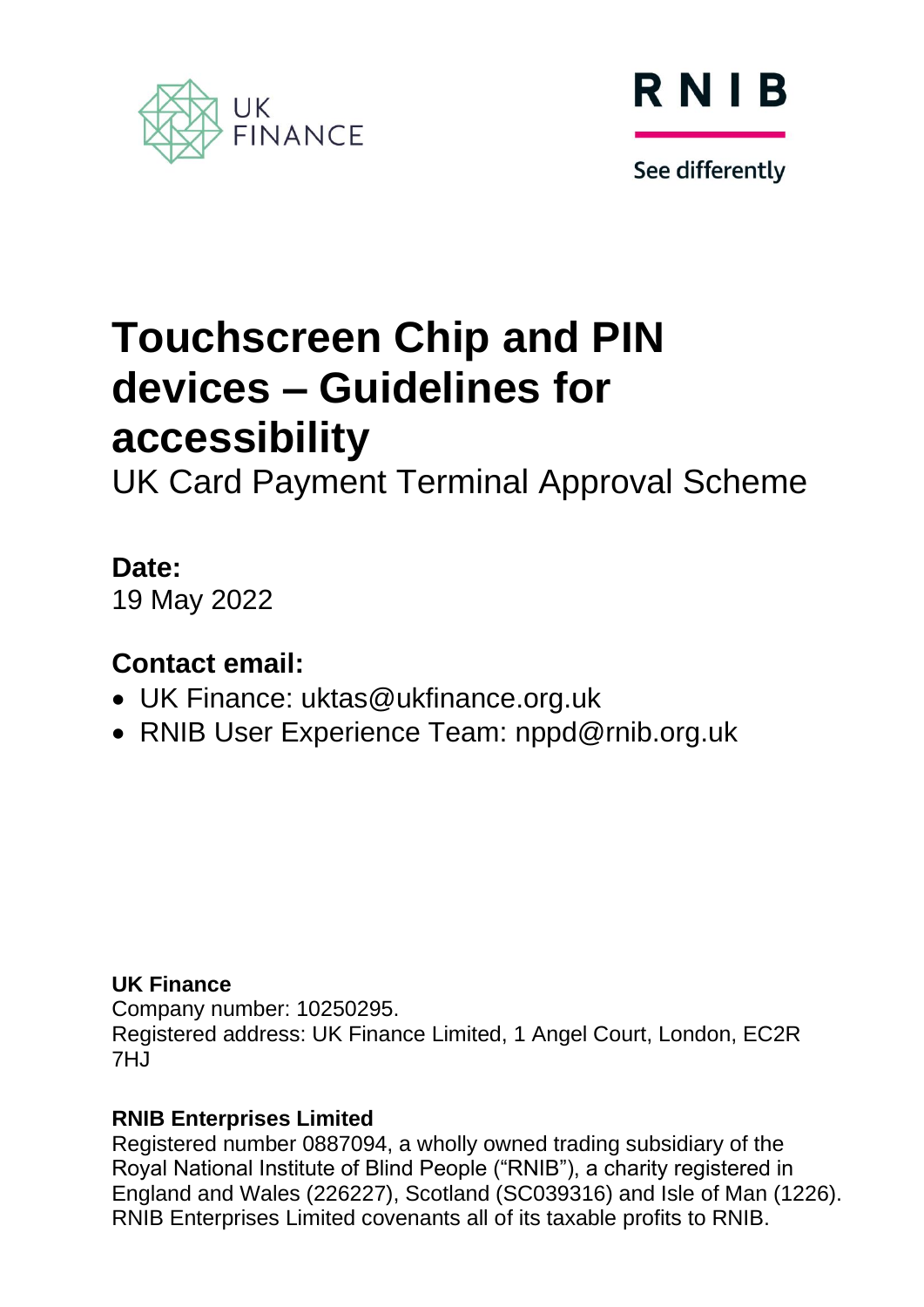### **Contents**

| 1   |                                                      |  |
|-----|------------------------------------------------------|--|
| 2   |                                                      |  |
| 2.1 |                                                      |  |
| 2.2 |                                                      |  |
| 2.3 |                                                      |  |
| 3   |                                                      |  |
| 4   |                                                      |  |
| 5   |                                                      |  |
| 5.1 |                                                      |  |
| 5.2 |                                                      |  |
| 5.3 |                                                      |  |
| 5.4 | Amount to pay and instructions prior to PIN entry 10 |  |
| 5.5 |                                                      |  |
| 5.6 |                                                      |  |
| 5.7 |                                                      |  |
| 6   |                                                      |  |
| 7   |                                                      |  |
| 8   |                                                      |  |
| 9   |                                                      |  |
|     |                                                      |  |
|     |                                                      |  |
|     |                                                      |  |
|     |                                                      |  |
|     |                                                      |  |
|     |                                                      |  |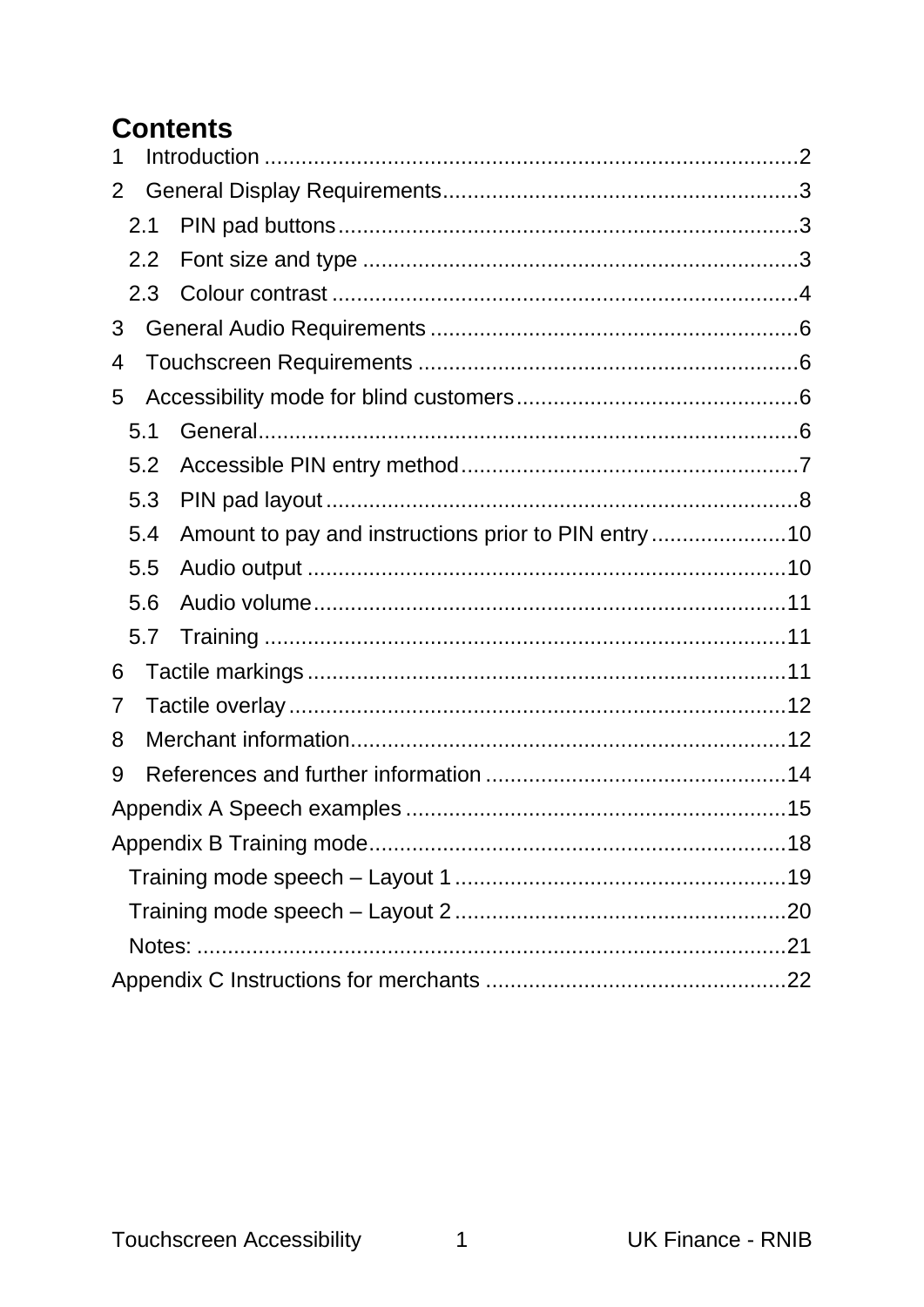# <span id="page-2-0"></span>**1 Introduction**

This is a supplement to the paper 'Scheme description and approvals list' – see [UKTAS-SD] in section 9. Its purpose is to give vendors an understanding of the accessibility requirements for UK approvals. Where physical keys are replaced by 'soft' buttons on a touchscreen, there are usability requirements that must be met for both blind and partially sighted people. Touchscreens bring difficulties for many people, including the lack of tactile buttons and a lack of feedback when pressing buttons. For people who are blind the problems are greater because they cannot navigate the touchscreen in the same way as with a physical keypad.

The standard visual information and the visual design of the display and keypad must be made legible to all users, including partially sighted users who rely on using their sight. There must also be an 'accessibility mode' to support blind customers with speech and beeps, and this may also include tactile markings or haptic feedback. This document describes a method that can be used to make a touchscreen Chip and PIN device accessible for people who are unable to see the screen. This method has been tested with blind and partially sighted people.

While RNIB believes that the methods described in this paper are free of intellectual property rights, that cannot be guaranteed, and it is the responsibility of developers and vendors to check this.

Whilst we don't want to stop innovation, from a user point of view it is important to have a consistent method of PIN entry for different payment devices, as it will be difficult for the user to have to learn and use a different method for different devices. However, this document will be reviewed and updated if other simplified and streamlined methods have been developed and have been tested with blind and partially sighted people and proven to be suitable alternatives.

UK approval of touch screen PIN entry devices is dependent on RNIB giving its approval that the PIN entry function and the cardholder interface are suitable for blind and partially sighted people. Devices are approved based on testing performed by RNIB. This includes inspection and operation (for points such as colour contrast and the operation of the interface with audio) and user testing (for points such as ease of use). Vendors of touchscreen PIN entry devices are strongly advised to contact RNIB to obtain advice at the design stage.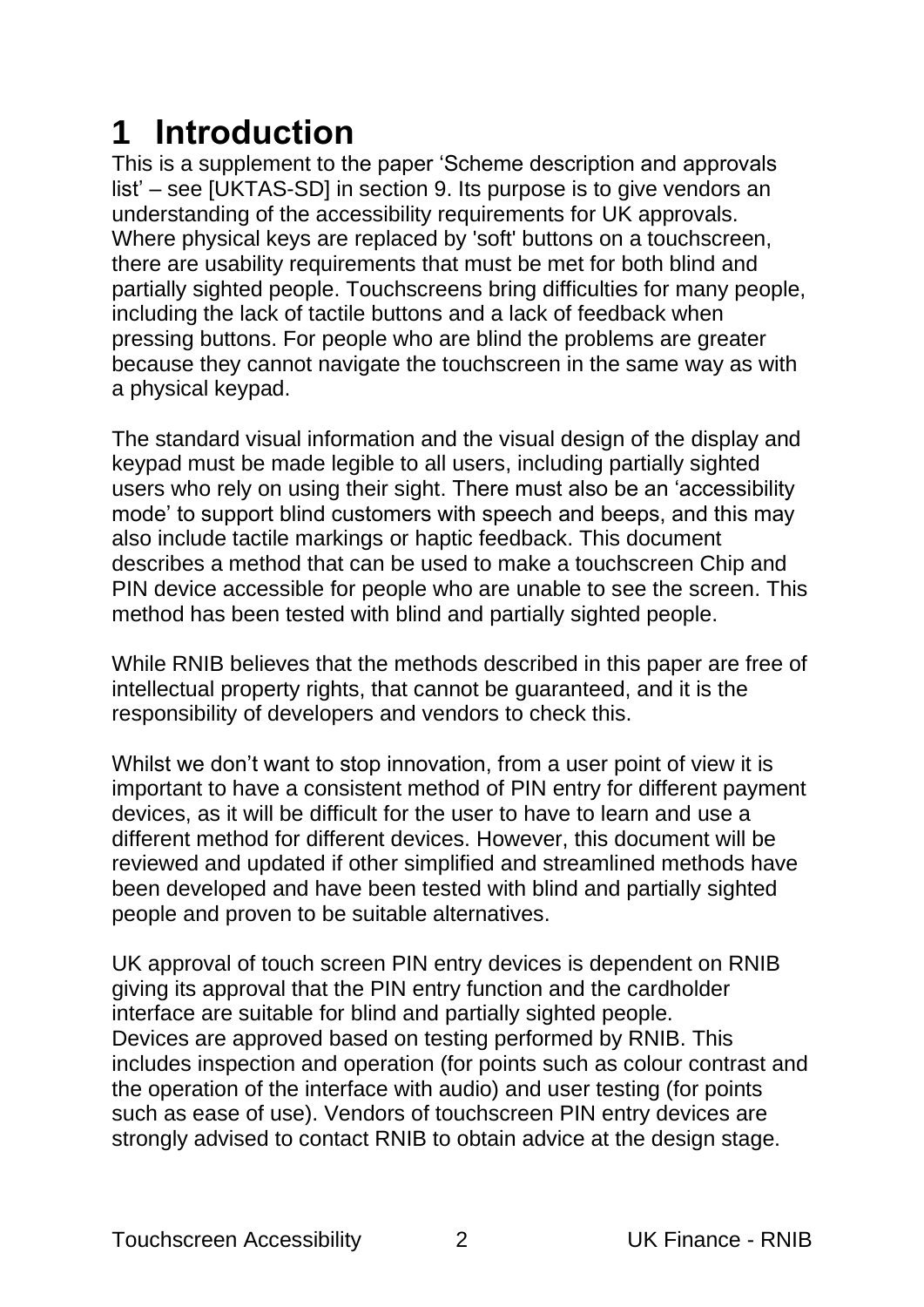Touchscreens offer greater flexibility than traditional keypads, since the software that controls the cardholder interface can change any aspect of its appearance, such as the contrast and font size on the screen. Vendors must ensure that following RNIB approval, changes to software do not invalidate the approval of the specified device. Special consideration must be given where a payment terminal is built into a larger device such as a vending machine, to ensure that accessibility options remain easy to access.

Under the Equality Act, merchants must make sure their services are accessible and this includes arrangements for taking payments. This means that a merchant who provides a payment terminal that is not accessible to blind and partially sighted people is likely to be acting unlawfully.

## <span id="page-3-0"></span>**2 General Display Requirements**

This section addresses the requirements for customers generally, and for people who are partially sighted or have problems with their vision. Clear visual design will benefit many users, but in particular people who are partially sighted, have a temporary sight loss (such as cataracts) or those who do not have their reading glasses.

The term "Payment transaction information" includes payment-related messages such as the amount of the transaction and whether the transaction has been completed, and instructions for the customer such as to enter the PIN or remove the card. This information should be accessible to blind and partially sighted customers.

### <span id="page-3-1"></span>**2.1 PIN pad buttons**

Buttons must be large enough to accommodate a person's finger, to avoid the risk of selecting an adjacent button by mistake. Smaller buttons will be more difficult to use, for people with tremors or larger fingers.

### <span id="page-3-2"></span>**2.2 Font size and type**

Numbers on PIN pad buttons must be a minimum of 5 mm in height. The numbers must not touch the edges of the button.

Text should be in a large font size, a minimum of 5 mm in height for capital letters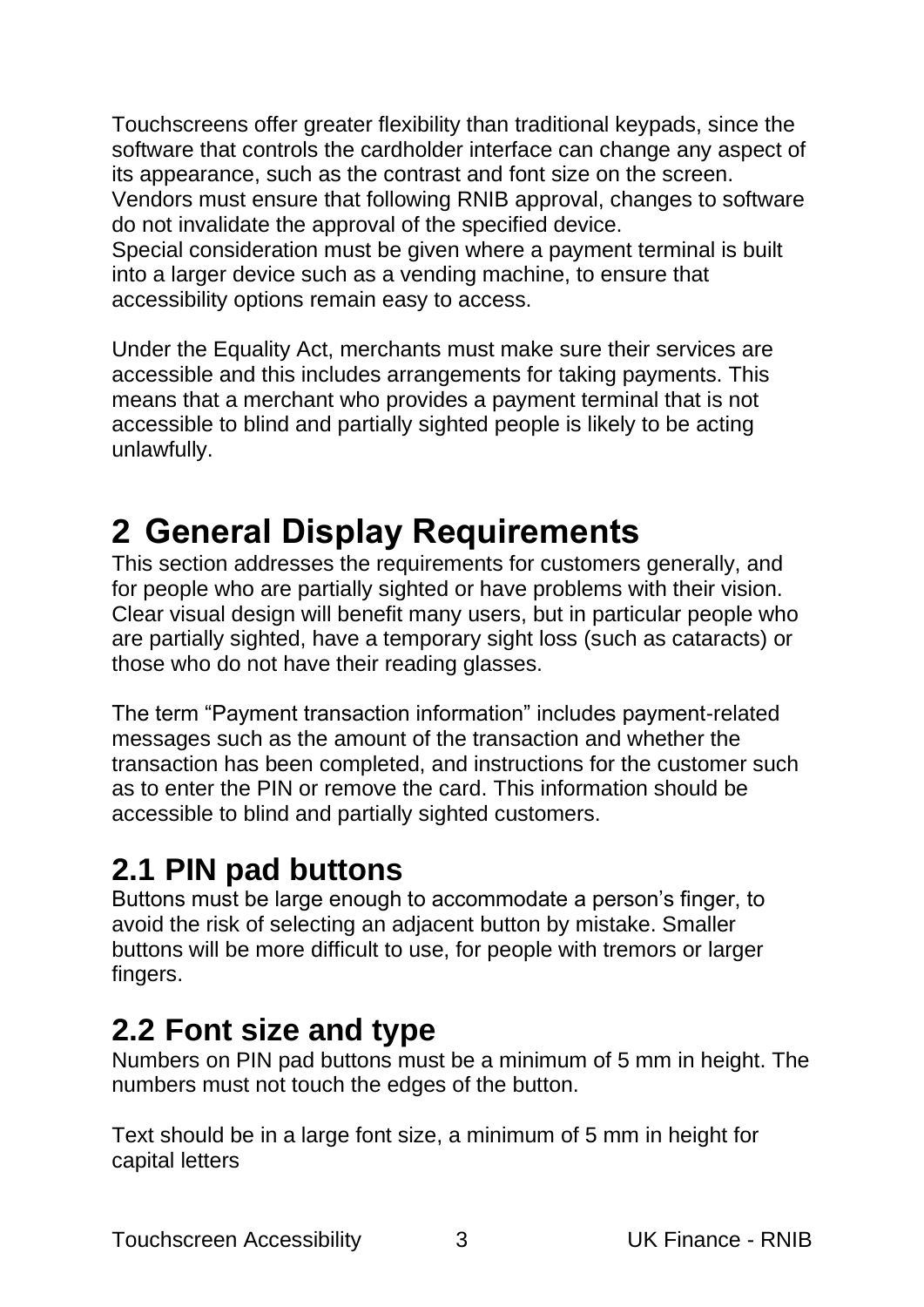The Font type must be sans serif, and should ideally use upper- and lower-case letters for messages and button names (e.g. Enter, Clear or Cancel, and not ENTER, CLEAR or CANCEL). Many partially sighted people will read using the shape of the word to identify it especially if they are expecting to see a particular word (as would be the case for Enter, Cancel and Clear). A larger font in a combination of upper and lower case is easier to read than words in all upper case.

**ENTER** ( 14-point Arial - more difficult to read)

**Enter** (18-point Arial - takes up a similar amount of space and is easier to read)

It is also important to consider the font type that is used, both for text and numbers. For example, in the Arial font the tails of the 6 and 9 in particular curl over and they can easily be confused with an 8. Thus, a font such as Gill Sans (or equivalent), where the tail for the 6 and the 9 (and also the 5) does not curve over, is preferred for numbers. The symbols on the Cancel, Clear and Enter buttons must follow the conventions of a cross (X) for Cancel, < for Clear and a tick or the letters OK for Enter. The actual words can be used instead, but if the buttons are small then a large icon (at least 5mm high) is preferred. Payment transaction information (such as if the transaction has been

completed or cancelled) should also be in a minimum of 5 mm height for numbers or capital letters. The amount should ideally be larger so that this is easier to see, and people know how much they are paying.

### <span id="page-4-0"></span>**2.3 Colour contrast**

Buttons, and the text or labels on them, must be clear and easy to see. This means that the text must contrast well with the button background and the button itself be clear against the overall PIN-pad background. Examples are shown in Figure 4.

A control button (Cancel, Clear and OK/Enter) in a solid colour is much easier to identify as a control button than a button where just the symbol is coloured as some people might struggle to see the symbol. Labelling and colour of the control buttons must be as shown in figure 1:

| <b>Button</b> | Label                 | <b>Colour of button</b> |
|---------------|-----------------------|-------------------------|
| Cancel        | <b>Cancel or X</b>    | Red                     |
| Clear         | <b>Clear</b> or $\lt$ | <b>Yellow</b>           |
| Enter         | Enter, OK or √        | <b>Green</b>            |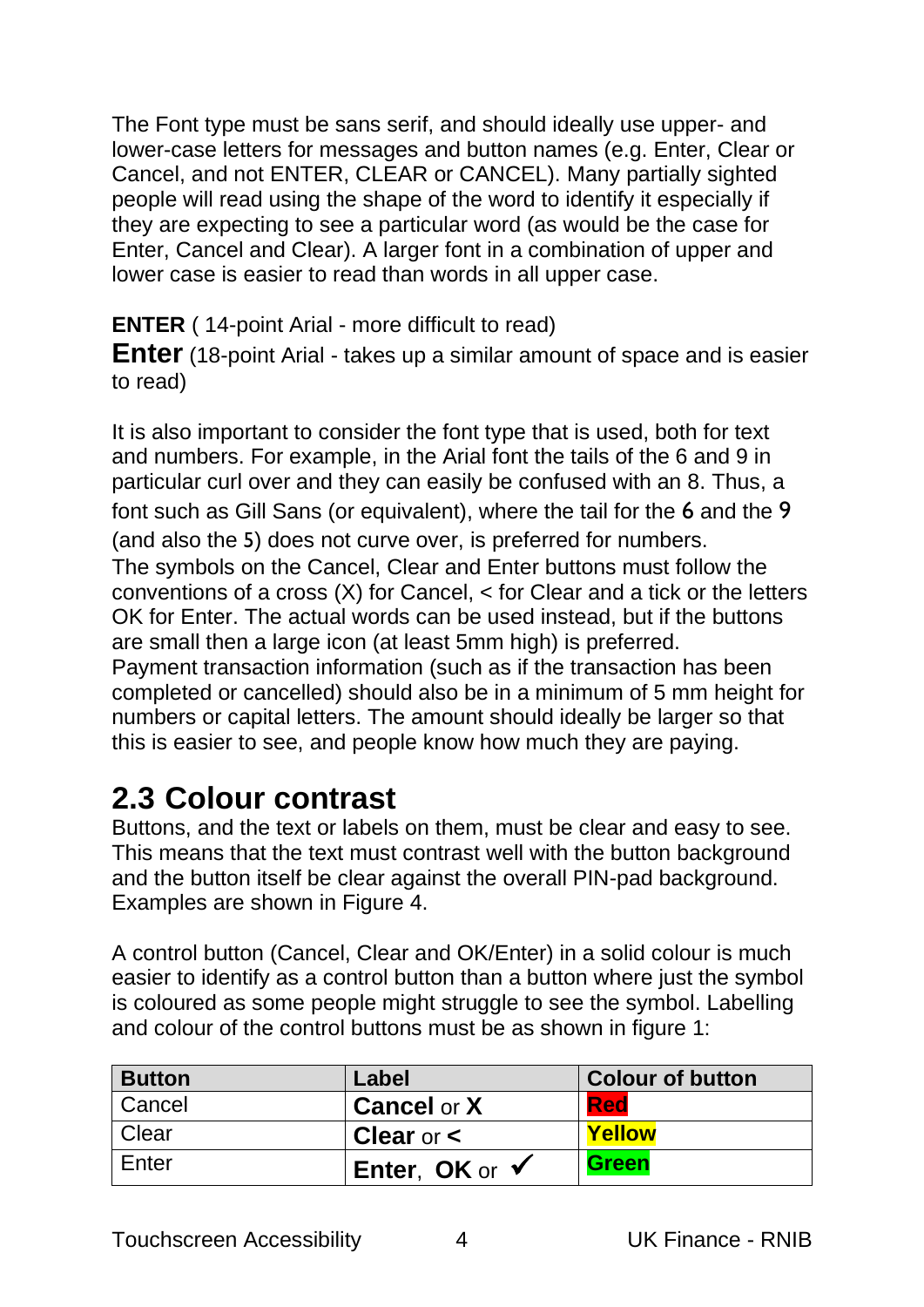#### **Figure 1 – Labelling and colour of the control buttons**

Colour contrast is very important, particularly on a PIN pad where a partially sighted person might be able to see the location of a button and then work out what number it is based on location rather than the detail of the number itself. A minimum contrast of at least 7:1 is essential between a PIN digit and its background. A higher contrast is preferred (black and white has the best contrast with a contrast ratio of 21:1) but other colour combinations can be used such as white on dark blue or yellow on black, both of which provide a good contrast.

The contrast between the words or symbols on the Cancel, Clear and Enter buttons and the button itself must be at least 4.5:1, providing that the symbols or text are large (at least 5 mm in height). Given the different colours suggested, it could be that the text or icons will need to be different colour in particular for the yellow button. For example, white text can stand out well on a dark red and dark green background but not on yellow and the text/icon colour on yellow must be black or another dark colour. If black text/icons are used on the green and red background, the buttons must be a slightly lighter red or green colour so that the contrast is sufficient.

The contrast between the buttons and surrounding area must be at least 4.5:1. Many partially sighted people are not able to see the numbers on the buttons, but if the buttons stand out well, then they will be able to work out where the numbers are.

For payment transaction information on the screen, the contrast between words and symbols and their background must be at least 7:1. Care should be taken to avoid problems for people who are colour blind. Thus, red and green should not be adjacent (such as with a symbol or number on a button), and nor should blue and green, red and brown, green and brown or yellow and brown. The contrast ratio will give a good indication of what is acceptable.

Contrast guidelines are based on WCAG 2.1 guidelines<sup>1</sup> for AA and AAA (see [WCAG]) and can be measured using a contrast checker online<sup>2</sup>.

<sup>1</sup> [WCAG] Web Content Accessibility Guidelines (WCAG) 2.1, W3C Recommendation 05 June 2018, at<https://www.w3.org/TR/WCAG21/>

<sup>2</sup> TGPi Contrast Checker [\(https://www.tpgi.com/color-contrast-checker/\)](https://protect-eu.mimecast.com/s/K9sdCRPM0sr3KxyT9Nyiq?domain=tpgi.com/) WebAIM Contrast Checker [\(https://webaim.org/resources/contrastchecker/\)](https://protect-eu.mimecast.com/s/CeevCV75kclp4YzTza3Y4?domain=webaim.org/) Deque Color Contrast Analyzer [\(https://dequeuniversity.com/color-contrast\)](https://protect-eu.mimecast.com/s/nef9CWQwlhjnpVNSKDegz?domain=dequeuniversity.com)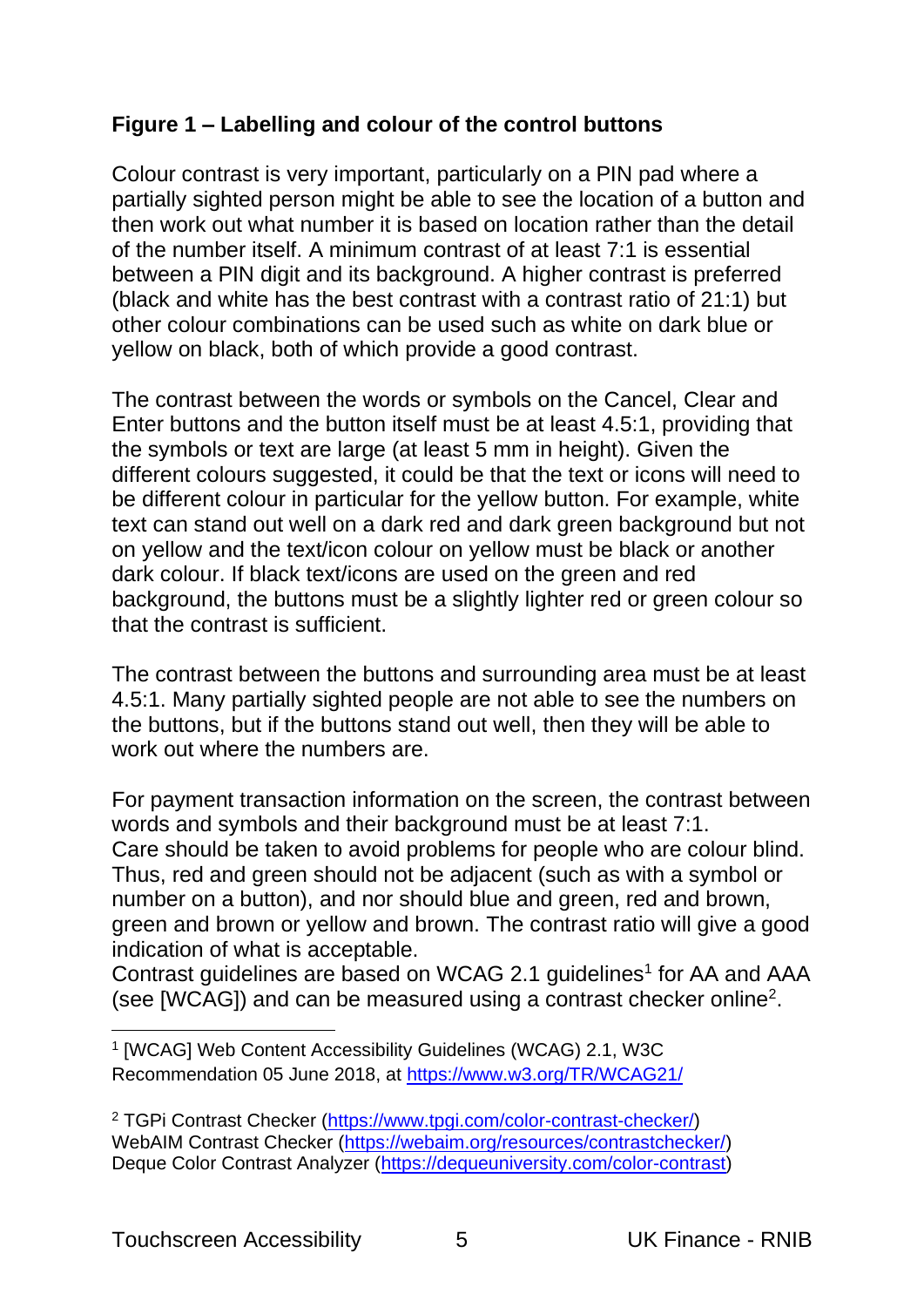# <span id="page-6-0"></span>**3 General Audio Requirements**

It is useful for anybody if there is a beep when a digit has been entered on the PIN entry screen, but this is even more important for people who struggle to see the 'dots' or 'stars' that indicate how many digits have been entered. A beep is extra confirmation that the touch has been recognised and a digit has been entered and this must be included.

## <span id="page-6-1"></span>**4 Touchscreen Requirements**

The operation of the soft buttons should be as easy for all users as traditional keys, and not be significantly affected by different skin conditions (dry, greasy etc) or tremors. In testing, a touchscreen must respond reliably to a touch and a double-tap for the accessibility mode but should not be so sensitive that it easily allows a touch to be mistaken for a double-tap, resulting in accidental digit entries.

## <span id="page-6-2"></span>**5 Accessibility mode for blind customers**

### <span id="page-6-3"></span>**5.1 General**

There must be an accessibility mode for blind customers, that enables audio feedback and an accessible PIN entry method. It must be quick and easy to activate the accessibility mode. In an unattended situation the user must be able to do this, and instructions must be given. In an attended situation this can be done by the merchant and must be clear and easy to do. In addition, a method to enable the user to start the accessibility mode independently can be provided; however, an option for the merchant to start the accessibility mode must be provided as users may not know what to do. (See appendix C for guidance of what to include in the instructions provided to the merchant.)

Merchant activation must be via a button or icon on screen. The wording "Accessibility mode" or an icon of an eye with lines through are possible solutions – see figure 3 for example (BS 8300-2:2018). This must be present as soon as the amount is shown and before the PIN entry process is started and it must be clearly visible on screen. This way, the amount and instructions can be spoken before PIN entry.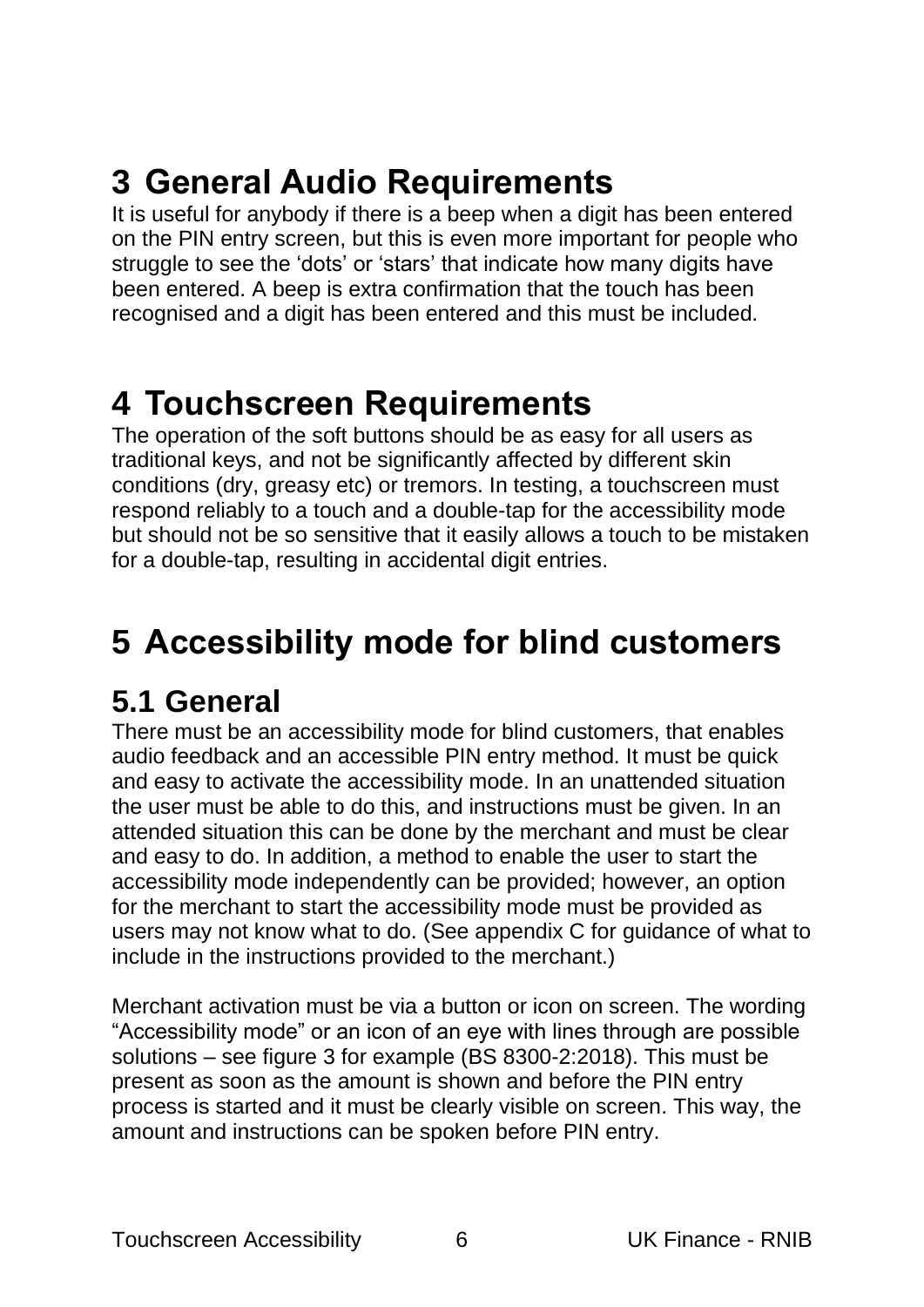

#### **Figure 3 - Example of accessibility mode symbol**

If the screen is blanked out when the accessibility mode is started the user must be informed in the audio instructions.

### <span id="page-7-0"></span>**5.2 Accessible PIN entry method**

Preferably a single standard PIN entry method for blind people must be provided for all touchscreen PIN entry devices, as described below. This ensures that a blind customer does not have to learn or remember different methods of PIN entry.

Whilst we don't want to stop innovation, from a user point of view it is important to have a consistent method of PIN entry for different payment devices. This document will therefore be updated if other better accessible methods are developed and tested with blind and partially sighted people. The following method has however been tested with blind and partially sighted people.

#### **Method of PIN entry:**

The customer puts their finger on the screen and hears either a beep (indicating that this is a PIN digit position), the function (if this is a control button, e.g. 'Enter button', 'Clear last digit button' or 'Cancel button'), or a spoken message saying where the PIN pad is (e.g. 'PIN pad below'). By starting at a corner of the screen, the customer can find the 1, 3, Cancel or Enter button. Then by moving around the screen up, down, left and right, and hearing either beeps or the function of a control button, the PIN digit and control buttons can be found.

To enter a PIN digit, once the required digit is located, the customer lifts their finger and double taps anywhere on the screen to enter the digit. The device then indicates in speech how many digits have been entered so far (e.g. "first digit entered", "second digit entered" etc). When the correct number of digits has been entered, the customer navigates to the Enter button and double taps anywhere on the screen. The device then tells the user that PIN entry is complete and if the transaction is approved the user is informed. If errors occur (such as the wrong PIN was entered) the user is informed and given instructions on how to proceed (such as by retrying). PIN digits must not be spoken and the beeps for all the digits must be the same for security reasons.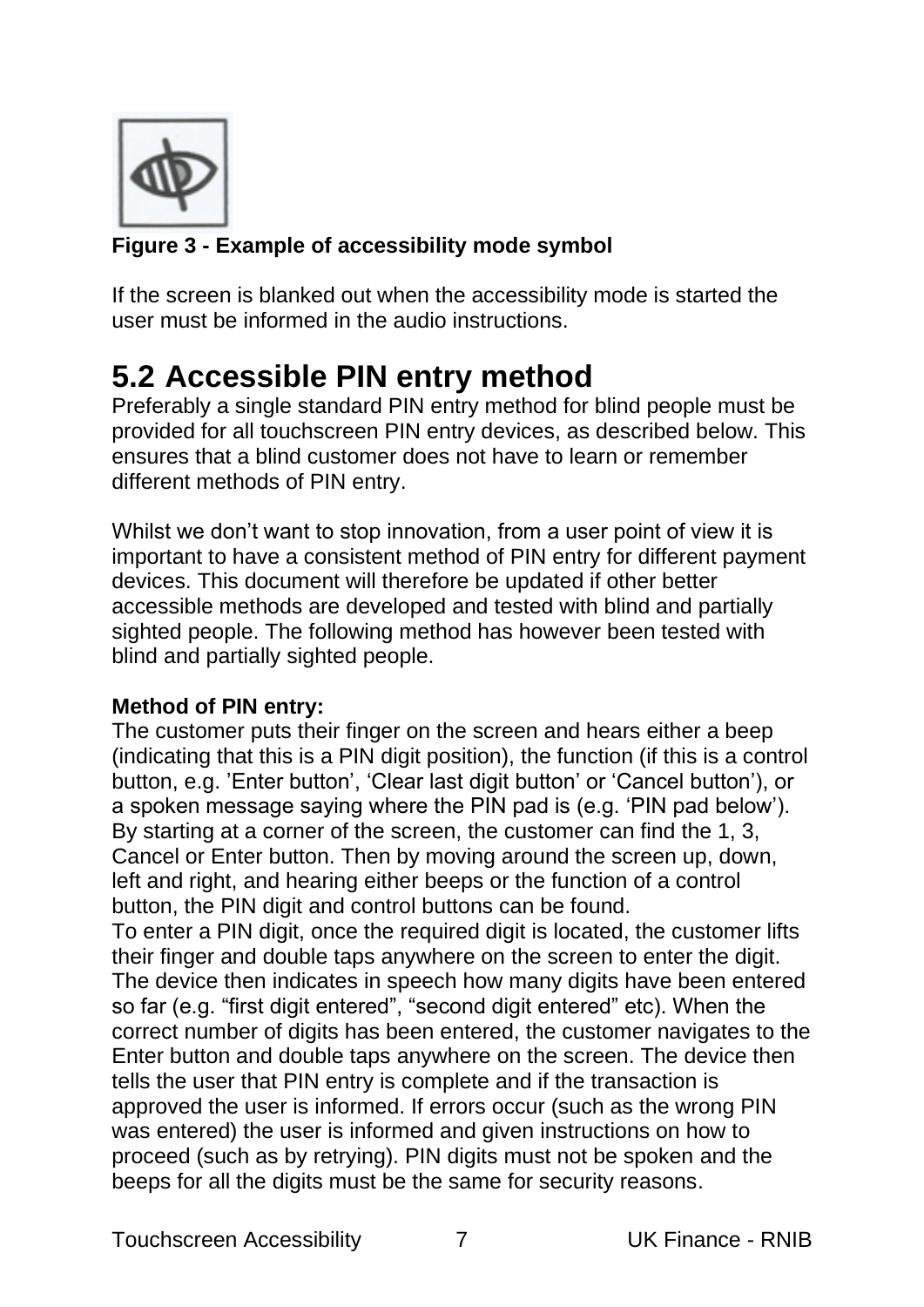It is important that the user can do a double tap anywhere on the screen to activate the digit, as a blind person would not necessarily tap on the actual digit.

The 'Clear last digit' button's function is to clear the last digit: selecting it will clear the last digit and the user will be told how many digits are remaining.

If there is no 'clear last digit button' then the cancel button can function as a 'Clear all digits' button. Activating this will clear all digits and the user will be told that 'All digits cleared, please re-enter your PIN'. If the user does not select a digit or the Enter button after 10 seconds, they should get a reminder saying the number of digits entered and asking them to continue entering PIN digits or select the Enter button. Some video examples of the standard accessible PIN entry method are given in the references in section 9.

### <span id="page-8-0"></span>**5.3 PIN pad layout**

In accessibility mode, the PIN pad layout must be one of the layouts shown in figure 4. The reason to standardise the layout is because it is more difficult to learn a new layout when you can't see the PIN pad. Using different devices with the same layout will help a blind user.



**Figure 4 – PIN pad layout, with and without a Clear (<) button**

If there is no Clear button as shown in the right image of Figure 4. Then the Cancel button is a multi-function button and works as follows:

- If PIN digits have been recorded, it operates as a 'clear-all-digits' button'.
- If no PIN digits have been recorded, it operates as a Cancel button and cancels the transaction as in the normal operating mode.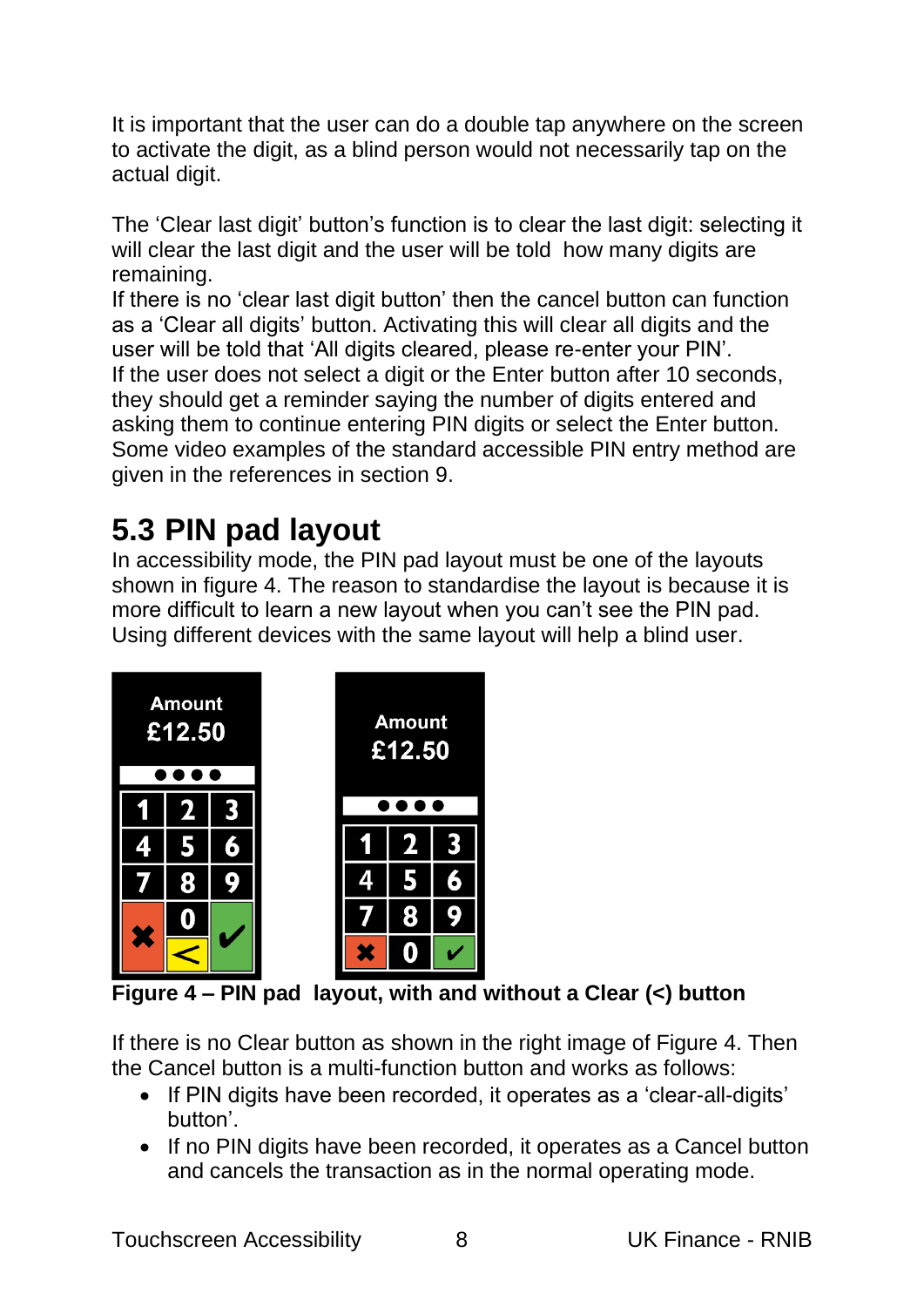With a small portrait-oriented screen, the PIN pad must be located at the bottom of the screen. The space above the PIN pad must be clearly labelled in speech. Figures 4 and 5 show the layout of such a screen. The PIN pad on a portable portrait-oriented screen must also be locked in the vertical portrait position and not change orientation to horizontal/landscape if the screen is turned.

In the case of a large screen, where the screen is larger than the PIN Pad, the PIN pad in accessibility mode must be at a location that is easy to reach, and the areas around the PIN pad, when touched, must give information of where the PIN Pad is (e.g. "PIN pad on the right", "PIN Pad above", "PIN Pad below" etc). Consideration must be given to the location of the touchscreen and to people of different heights and in wheelchairs.



**Figure 5 - A portrait-oriented screen layout filling the whole screen**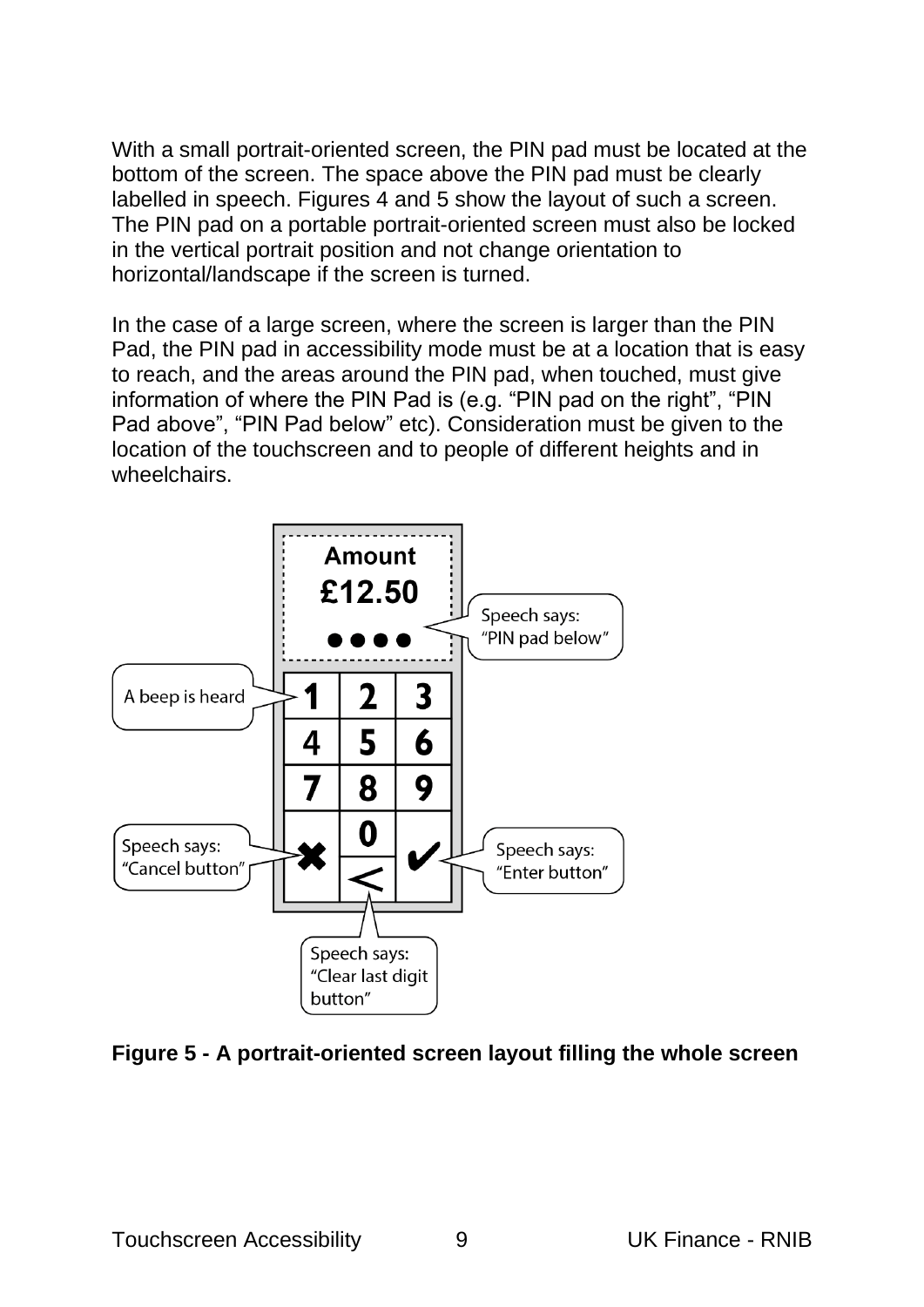### <span id="page-10-0"></span>**5.4 Amount to pay and instructions prior to PIN entry**

On activation of the accessibility menu, the amount to pay must be spoken.

After the payment amount has been spoken, the device should give spoken instructions to the user on how to enter their PIN.

The full instructions should only be interruptible by inserting the payment card, so that a user who is familiar with the device can skip the instructions and go straight to the PIN entry screen to speed up the process, but somebody who is not familiar with the device cannot accidentally interrupt the instructions by touching the screen.

The full instructions must include:

- The location of the PIN pad.
- The layout of the PIN pad for example, what control buttons are available.
- How to locate and select digits and control buttons on the PIN pad, and the audio feedback, including how many digits have been entered. The feedback must include suggestions on where to start. For example, if the user is expected to start at a corner then this must be stated, or if there is a tactile pip on the glass to identify the 5 then this can be used as a starting point.
- How to submit the digits by doing a double tap
- How to submit a PIN by selecting Enter
- How to clear digits if an incorrect digit has been entered.
- How to cancel the transaction.

The user must be able to interrupt these full instructions by inserting their card and continue with the PIN entry if they are confident to do so. A short reminder of the layout (as opposed to the full instructions) must be spoken when the PIN entry screen opens after people have inserted their card.

See Appendix A for an example of both these instructions.

### <span id="page-10-1"></span>**5.5 Audio output**

The device must support high-quality audio output. Ideally there should be an option to use headphones. The speech quality must be good and clear with no obvious accents. It must be possible to use the device without headphones as it cannot be assumed that all blind people will carry headphones. In addition, many people now use wireless earbuds that require pairing with a device, and this is not likely to be practical when paying using Chip and PIN.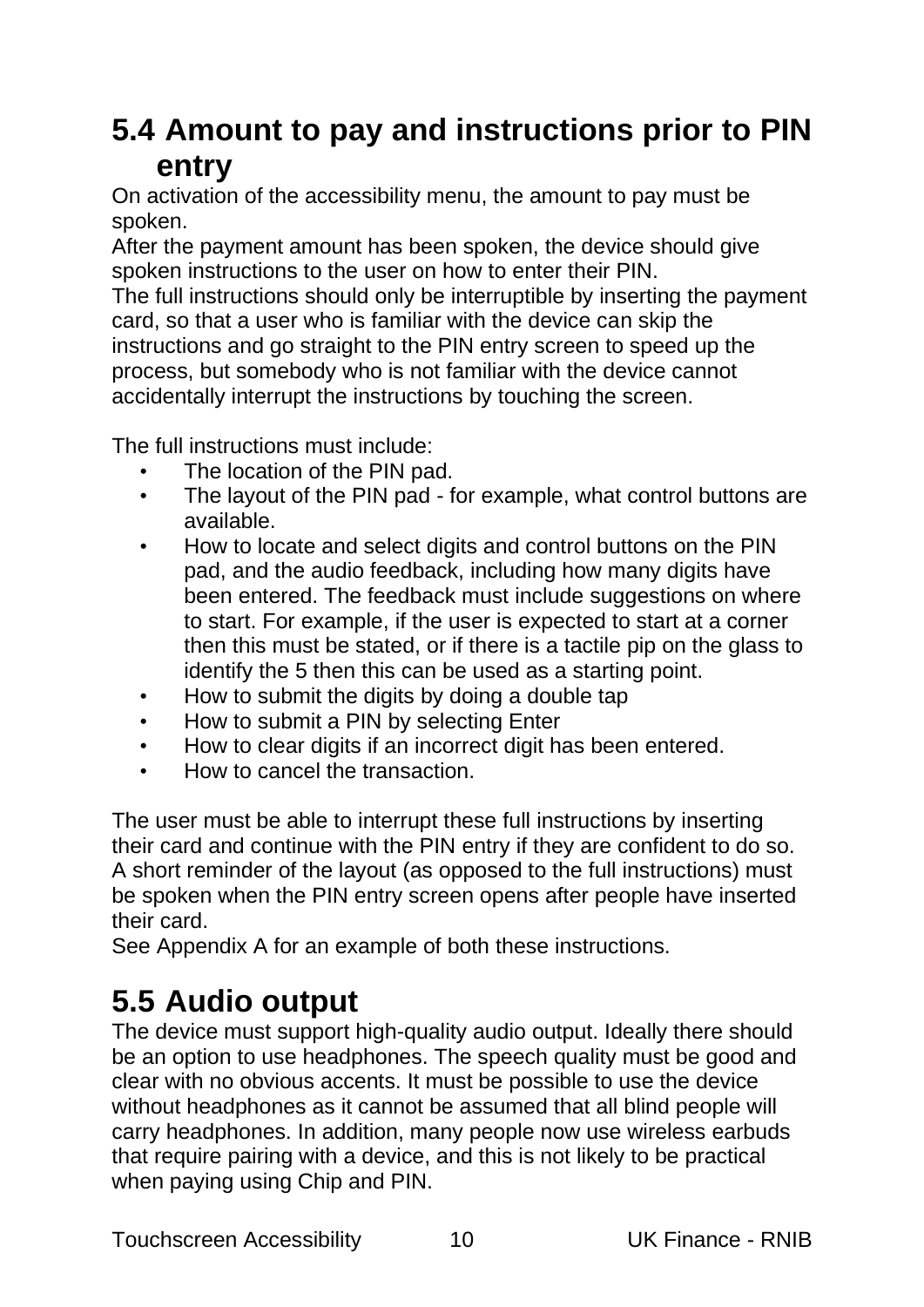## <span id="page-11-0"></span>**5.6 Audio volume**

It must be possible to adjust the volume of the audio output and it must be loud enough to be heard in a busy shopping environment. It would be useful to have the option to plug in headphones so that the user can listen to the instructions using headphones. This should be in addition to the instructions being read out by the device using the device's speakers as not all users will have headphones with them that can be plugged in, and this cannot be relied on.

### <span id="page-11-1"></span>**5.7 Training**

It is useful if a training mode is present, enabling the user to try out selecting digits before they enter their actual PIN number, and giving the user the option to select it if required or to skip it if they are familiar with the device.

Ideally an app that can be downloaded on Android and iOS with a training mode would be recommended so that people can practise at home and don't need to do that in a shop. See Appendix B for a description of the Training mode.

# <span id="page-11-2"></span>**6 Tactile markings**

A tactile edge to indicate where the touchscreen starts (if this is not the edge of the device) is also useful so that the user knows where the active touch screen is. This is particularly important if there is a large border that is not part of the touch screen. There could be tactile markings on the screen surround, to help a blind user navigate the PIN pad, as shown in figure 2. Alternatively speech could help the user (see 5.3)



**Figure 2 - Example of tactile markings**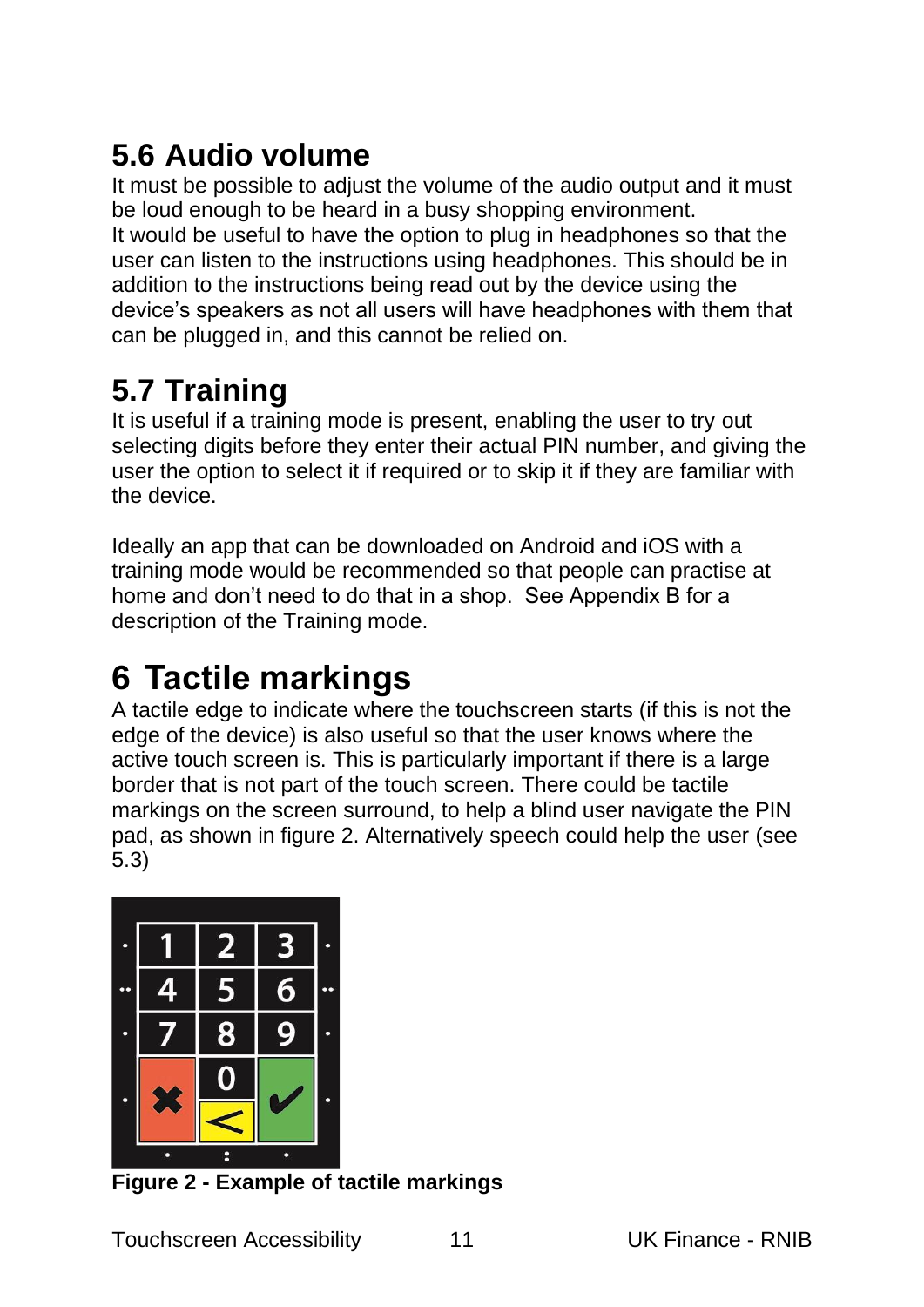There could also be tactile markings on the screen itself (e.g. a pip on the number 5 or raised ridges to indicate the button edges or the edge of the touchscreen).

Engraved markings cannot be felt and should be avoided.

## <span id="page-12-0"></span>**7 Tactile overlay**

A tactile overlay can be considered if this is a permanent feature of the device (i.e., it is permanently fixed to the device and cannot be removed).

If the tactile overlay can be removed, then the device should have a dedicated storage area for the overlay so that the overlay will always be present when needed and cannot be misplaced by the merchant. This is important as if the overlay is lost then this means that the device is not accessible to people who are unable to see the screen, and this should be avoided. A software solution as described in section 5 will always be present on the device.

If an overlay is used it is important that it is easy to enter the PIN, but that accidental digit entries are avoided (e.g. when exploring the device by touch which blind people will need to do, or by people with tremors).

## <span id="page-12-1"></span>**8 Merchant information**

The merchant will need to be able to start the process and know what to do when they have a blind or partially sighted customer. It is therefore vital that information is provided to the merchant when they obtain the device and that it is clear and obvious what to do to assist a blind customer (if they have forgotten or did not fully read the information provided).

The following are suggestions to help with this.

- The button to select the accessibility mode is easy to identify and clearly shown on the screen at the appropriate time (e.g. the amount screen before the user inserts their card)
- The instructions for the user are clear and easy to understand.
- The instructions must be spoken by the device.

In addition, it is important to ensure that when the merchant obtains the device, they are aware that they need to be able to use the accessibility mode to ensure that blind and partially sighted people can pay.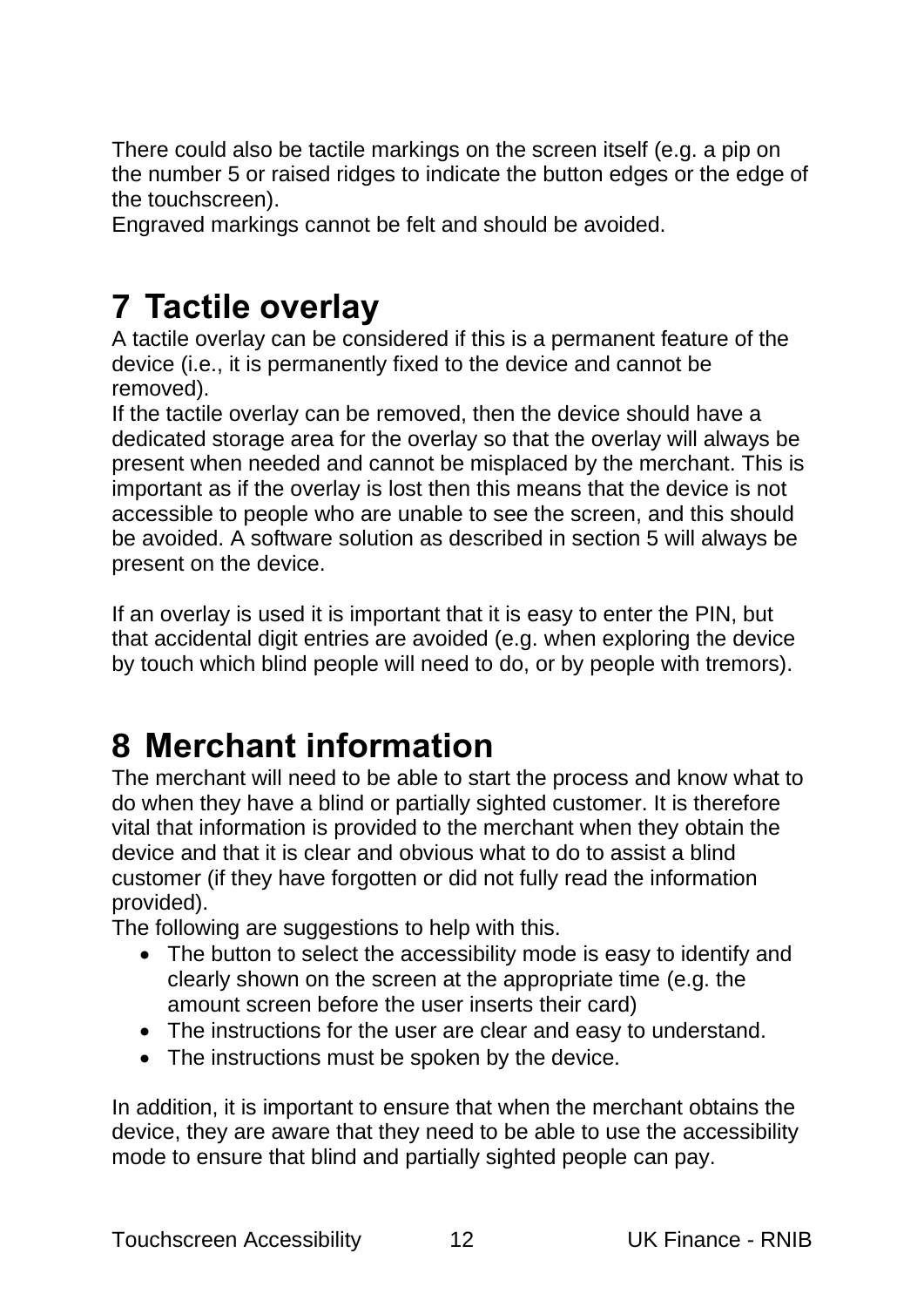- On purchase, the information about the accessibility mode must be emphasised to the merchant.
- Instructions on how to activate and use the accessibility mode must be included with the device.
- A demonstration video should ideally be provided so that the merchant knows what to expect when using the accessibility mode.
- A demonstration video should ideally be provided to help blind and partially sighted people know how to use the device

See section 9 for references and some example videos and Appendix C for more information for the merchant.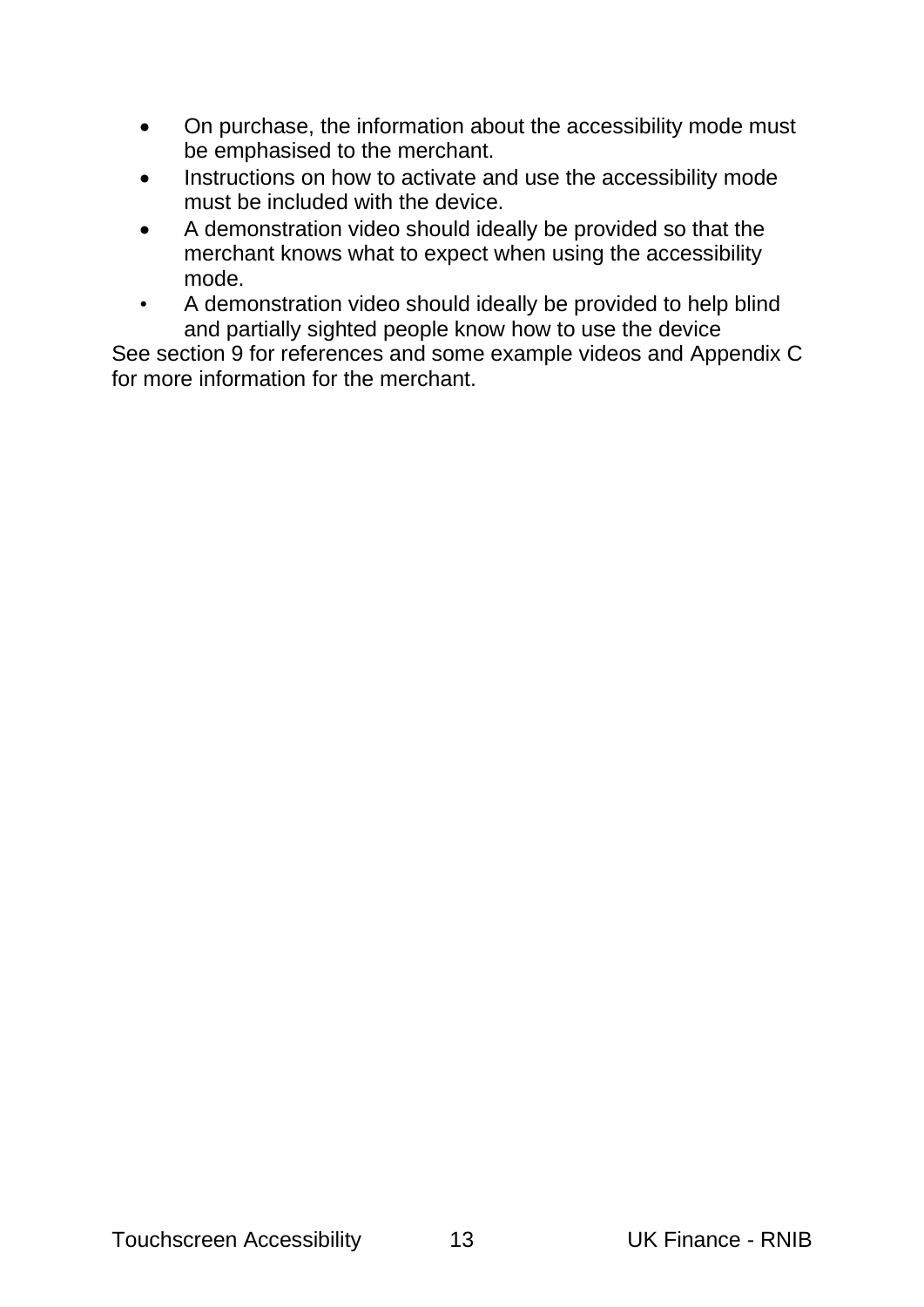## <span id="page-14-0"></span>**9 References and further information**

[RNIB] 'What are accessible chip and PIN devices?', RNIB, at [https://www.rnib.org.uk/sight-loss-advice/technology-guides-everyday](https://www.rnib.org.uk/sight-loss-advice/technology-guides-everyday-living/accessible-chip-pin)[living/accessible-chip-pin](https://www.rnib.org.uk/sight-loss-advice/technology-guides-everyday-living/accessible-chip-pin)

[UK Finance] 'Scheme description and approvals list' at [https://www.ukfinance.org.uk/policy-and-guidance/guidance/card](https://www.ukfinance.org.uk/policy-and-guidance/guidance/card-terminal-security-and-accessibility)[terminal-security-and-accessibility](https://www.ukfinance.org.uk/policy-and-guidance/guidance/card-terminal-security-and-accessibility)

#### **Videos of accessible touchscreen Chip and PIN devices**

The following vendors have informed us that they have prepared videos describing the accessibility mode:

[Verifone video] at [https://www.facebook.com/Verifone/videos/introducing-verifone](https://www.facebook.com/Verifone/videos/introducing-verifone-navigator/578492682581011/)[navigator/578492682581011/](https://www.facebook.com/Verifone/videos/introducing-verifone-navigator/578492682581011/)

[Ingenico video] at [https://www.youtube.com/watch?v=srQuu3ZWdnA.](https://www.youtube.com/watch?v=srQuu3ZWdnA)

[PAX video] at [https://youtu.be/jW5\\_Xu9ywvM](https://eur01.safelinks.protection.outlook.com/?url=https%3A%2F%2Fyoutu.be%2FjW5_Xu9ywvM&data=05%7C01%7Cbill.reding%40ukfinance.org.uk%7Cd42f378f4f5442de5bd808da37e8af9d%7C70e4dd2eaab74c6aa8823b6e7a39663e%7C1%7C0%7C637883769767957686%7CUnknown%7CTWFpbGZsb3d8eyJWIjoiMC4wLjAwMDAiLCJQIjoiV2luMzIiLCJBTiI6Ik1haWwiLCJXVCI6Mn0%3D%7C3000%7C%7C%7C&sdata=MZwxBohHpoEmqbjip6u%2F26v49%2Fn6hAsS6MU8QMFHZFM%3D&reserved=0)

We will add additional videos describing other vendors' devices when we are informed of them.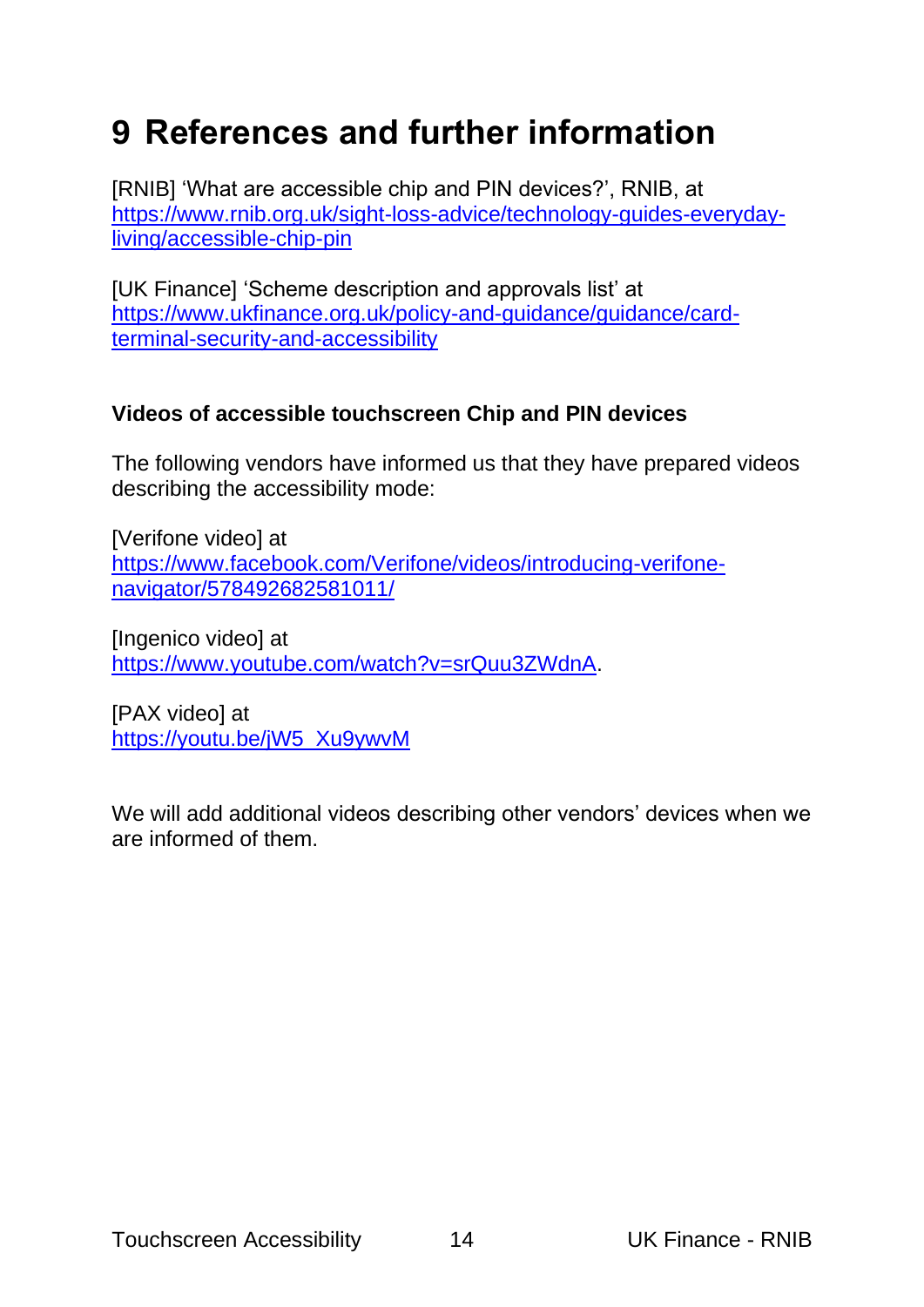# <span id="page-15-0"></span>**Appendix A Speech examples**

#### **Example speech**

The process that is used on most touchscreen Chip and PIN devices is as follows:

- 1. Merchant enters the amount
- 2. Merchant selects the accessibility button (e.g., eye icon)
- 3. The device will start to speak automatically and it will say something along the lines of:

"The total amount is XX pounds and YY pence.

Please listen to the following instructions or to interrupt and pay please swipe, tap, or insert your card.

The card slot is located at the [bottom/top] of the device. The layout is standard telephone layout with 1, 2, 3 at the top and Cancel, [Clear] and Enter across the bottom. The numbers are not spoken but the Cancel, [Clear] and Enter buttons speak the words "Cancel", ["Clear all/Clear last digit"] and "Enter".

Slide your finger across the screen. If you start above the PIN Pad you will hear "PIN Pad below". As you slide your finger, you will hear a beep for each digit. When you have found the desired digit , lift your finger and double tap anywhere on the screen to select the digit.

You will hear "first digit entered" followed by "second digit entered" as you enter numbers.

Once you have entered all digits find the Enter button at the bottom right of screen, then double tap anywhere on the screen to confirm.

There is a Cancel button at the bottom left [which also functions as a Clear all digits button] [and a Clear last button in the middle]. [There might be some tactile markings around the edge to indicate where the rows and columns of the PIN pad are.]

Please tap, insert or swipe your card to enter your PIN".

[Some instructions on where to tap/insert or swipe the card should be added)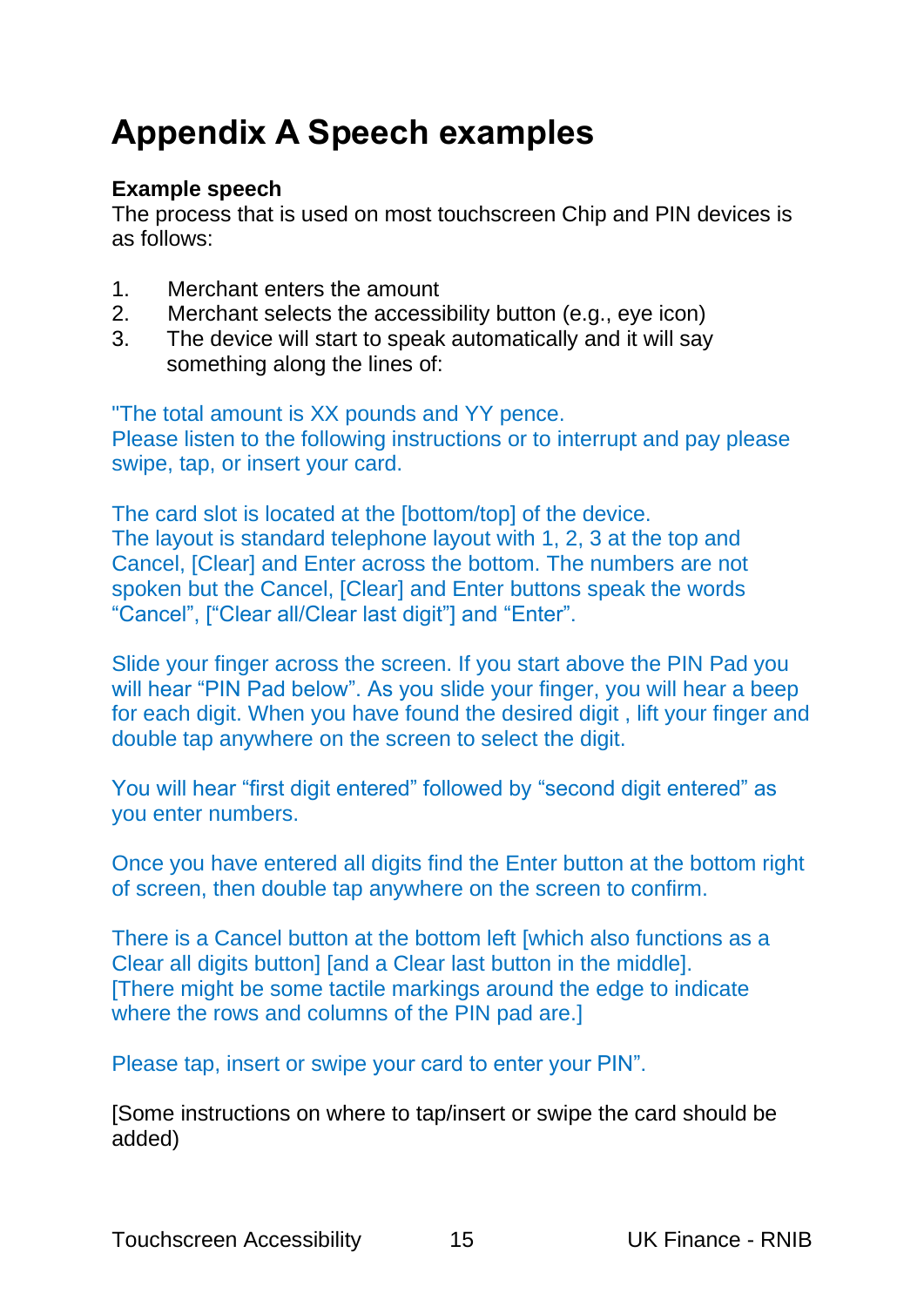#### **Note:**

These instructions are repeated after 10 seconds if the user does not insert their card.

These instructions are interrupted if the user inserts their card so that if they are familiar with the device, they don't need to listen to the full instructions each time.

Touching the screen should not interrupt the instructions at this stage.

4. When the user inserts their card the PIN pad will appear, and short instructions will be spoken (just as a reminder if they missed the full instructions) along the lines of:

"Please enter PIN. The layout is standard telephone layout with 1, 2, 3 at the top and Cancel, [Clear] and Enter across the bottom. Slide your finger across the screen. Find the digits using the beeps, then double tap anywhere on the screen to enter the digit. When finished find the Enter button at the bottom right, then double tap to confirm".

#### **Note:**

These short instructions can be interrupted by touching the screen. This is so that the user can speed up the process if they are familiar with the device and start entering their PIN.

5. The user enters their PIN using the beeps and the Cancel, [Clear] and Enter buttons as reference points.

#### **Notes:**

- If there is an area above the PIN pad that is not used for PIN entry, the device must, when this area is touched, say "PIN Pad below". If there is an area below the PIN pad then it could say "PIN Pad above". This may change depending on where the keypad is displayed on the device. On some larger devices a small part of the screen will usually be used to display the keypad.
- When a digit is touched there will be a beep or the word 'digit' is spoken
- If the user activates a digit the device will say: "First digit entered". "Second digit entered" etc
- When the control buttons are touched the device will speak: "Cancel button", Clear all digits button" or Enter/OK button"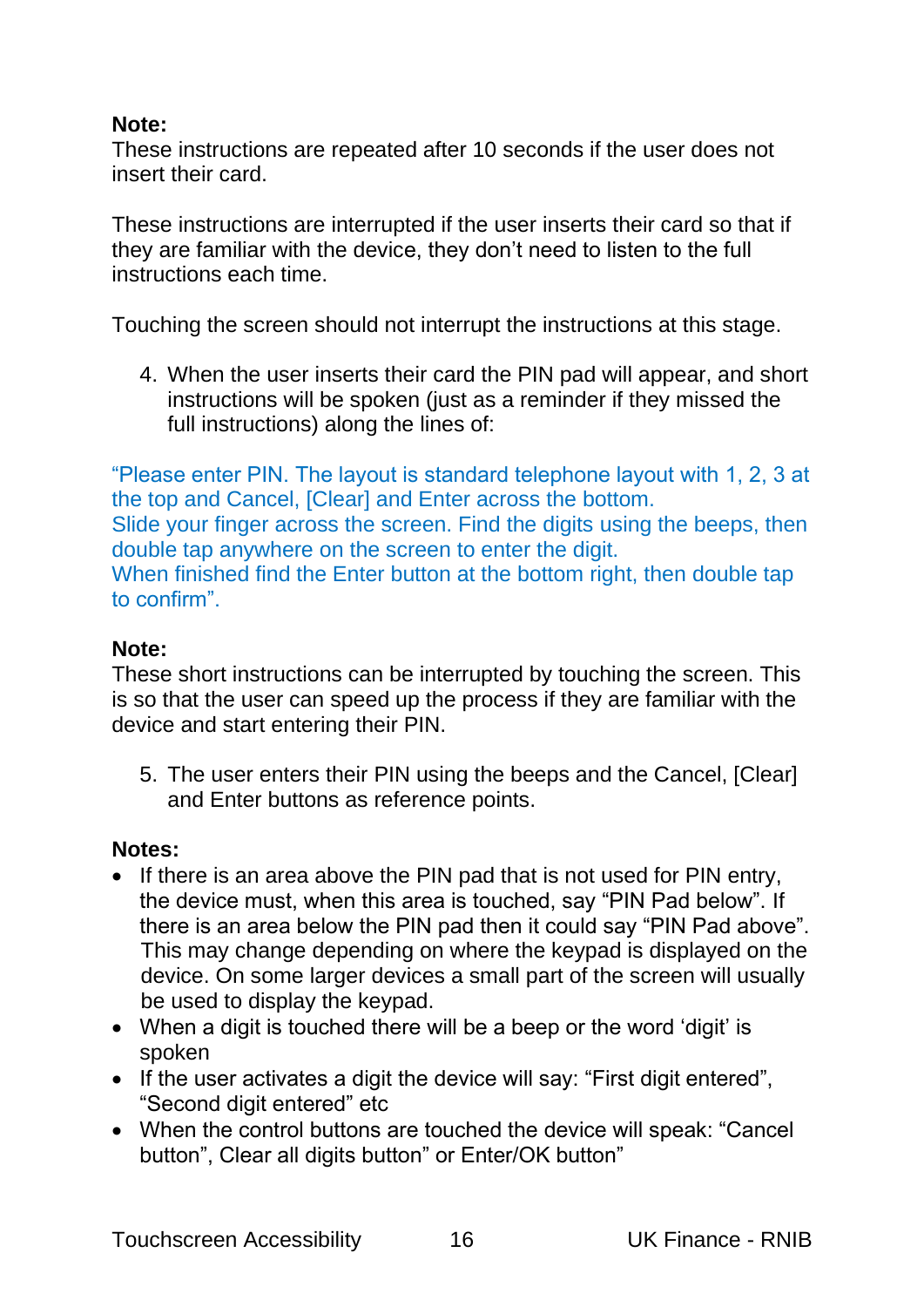- If the user activates the 'Clear last digit button' the device will say: "Last digit cleared, X digits remaining"
- If the user activates the 'Cancel button' the device will say: "Transaction cancelled, please remove your card" or any other message that is appropriate and is shown visually on the screen
- If the user activates the 'Enter button' the device will say: "Transaction Approved, please remove your card" or "Incorrect PIN, please re-enter your PIN" or any other message that is appropriate and is shown visually on the screen
- If the user does not activate a digit or the Enter button after 10 seconds, they should get a reminder saying: "XX digits entered, please continue with PIN or select the Enter button at the bottom right"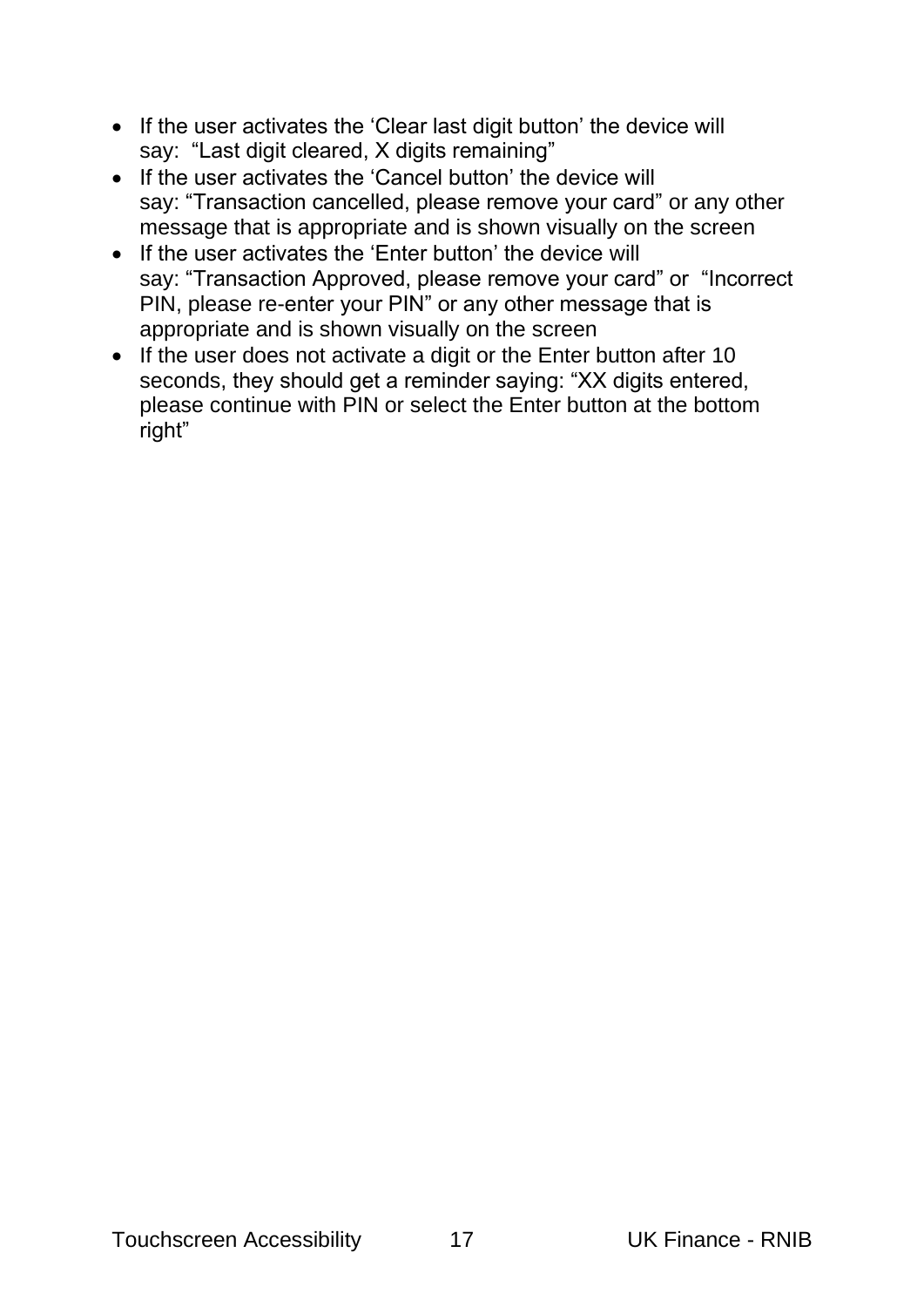# <span id="page-18-0"></span>**Appendix B Training mode**

Touch screen PIN entry devices are appearing in shops more frequently replacing PIN entry devices with physical buttons, the standard touch screen ones were not initially accessible for people who are unable to see the screen. RNIB is working with different companies to come up with accessible solutions. Accessibility will be built into all new devices and the information here explains how a training mode can work to give people the opportunity to try this out in a safe environment.

The PIN entry device has a touchscreen that is used by both the merchant and the customer. The device uses speech and audio to tell the user how to enter their PIN. The merchant will enter the amount to pay and then hand the device to the user who will then enter their PIN number using the touchscreen. The layout of the keypad will usually look like one or other of the designs below.

**Layout 1** is a standard telephone layout with one, two, three at the top and Cancel, Zero and Enter at the bottom.

**Layout 2** is a standard telephone layout with one, two, three at the top and Cancel, Clear and Enter at the bottom.



On the device, there will be a button labelled 'Training' to take the user to the training screen. This will usually be activated by the merchant.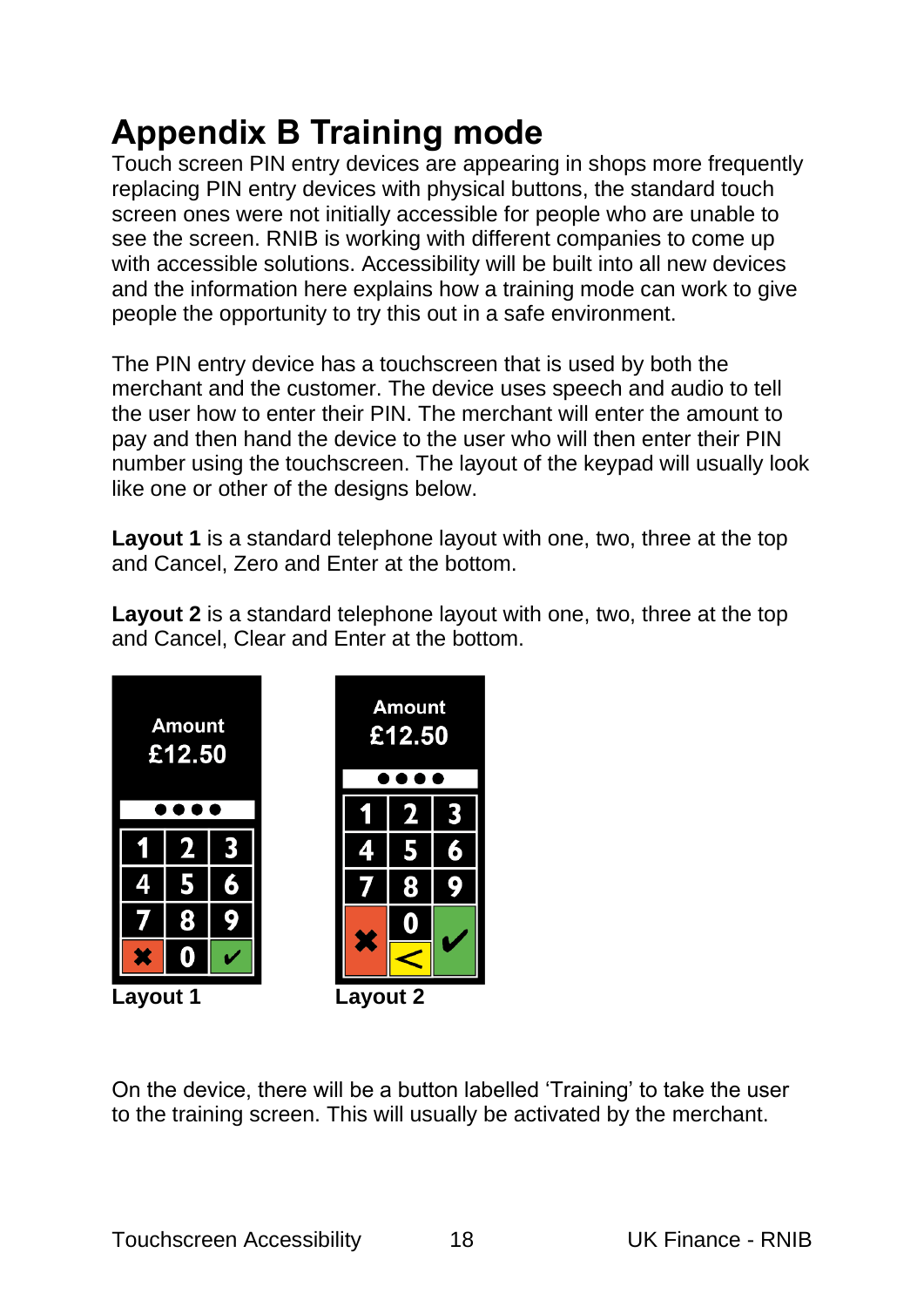It is useful to have a training mode on the device so that a user can become familiar with how the device is used. When the device is in the training mode, the device will speak the numbers after they are selected so that the user can check they have input the correct number. When the device is used for a real transaction, the numbers will not be spoken.

#### **Note:**

It would also be really useful to have an app available where people can practise entering their PIN. It will be much easier to practise this in a quiet familiar environment, rather than a busy shop.

| <b>Amount</b><br>£12.50 |                     |           |  |  |
|-------------------------|---------------------|-----------|--|--|
|                         | $\boldsymbol{\eta}$ | 3         |  |  |
| 4                       | 5                   | 6         |  |  |
| 7                       | 8                   | $\bullet$ |  |  |
|                         |                     |           |  |  |

#### <span id="page-19-0"></span>**Training mode speech – Layout 1**

"This is the training mode. Please listen to these instructions on how to enter your PIN.

The PIN Pad is located towards the bottom half of the screen.

Layout is standard telephone layout with one, two, three at the top and Cancel, Zero and Enter at the bottom. If you are too high on the screen the device will tell you "PIN pad below". The numbers are not spoken for security reasons, but the buttons at the bottom left and right will speak the words Cancel and Enter. Move your finger on the glass and use the beeps to find the right digit. Lift your finger and double tap anywhere on the screen to enter it. In this training mode, the device will speak the digit after you have entered it so you can confirm that you have entered the correct digit. It will only speak the digit in this training mode and will not do this when paying for your purchase. Please enter some random numbers to practice, but do not enter your real PIN number. The cancel button at the bottom left also functions as a 'Clear all digits button' when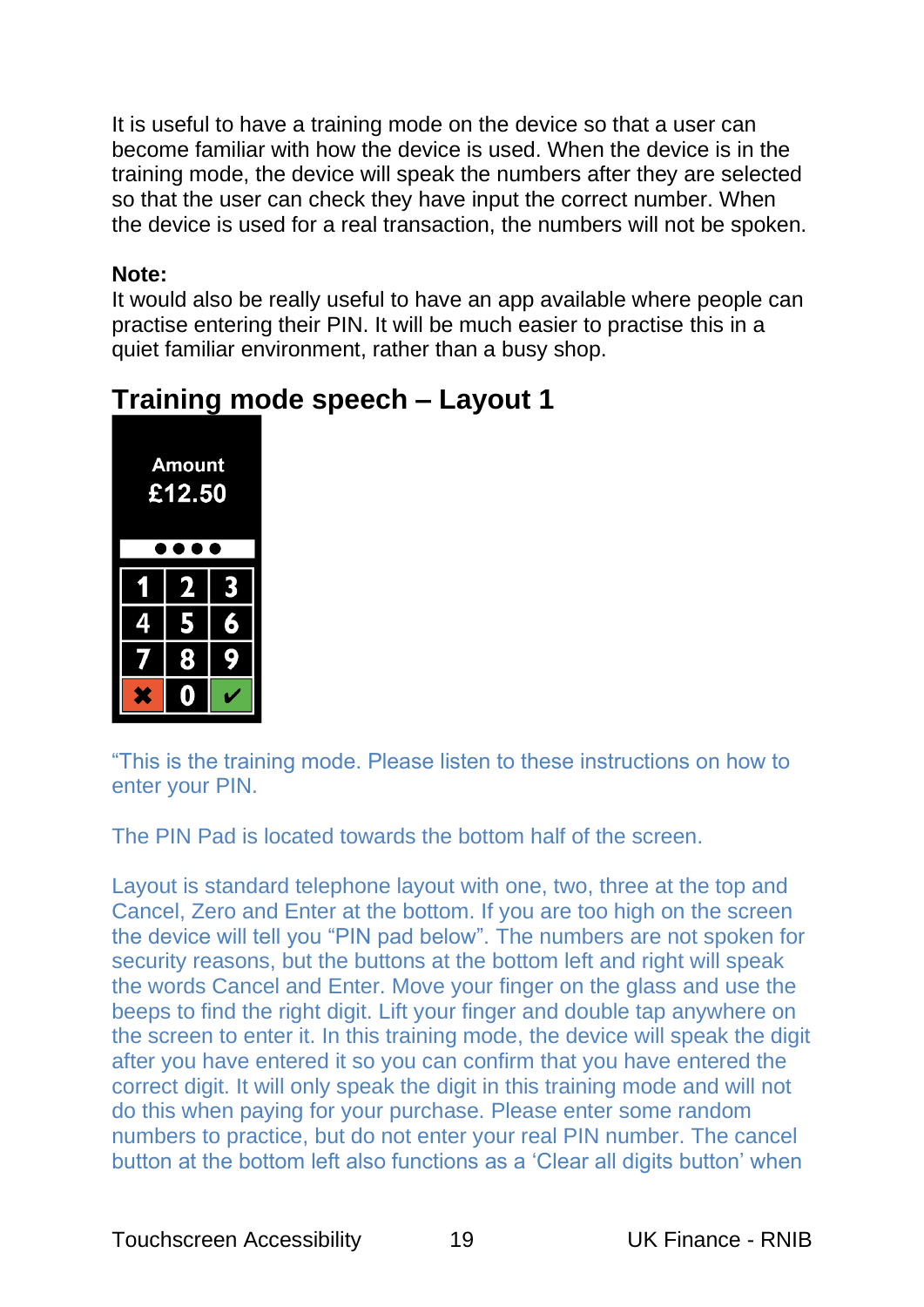digits have been entered. Selecting this button will either cancel the transaction or clear all digits. Once you are familiar with the device, find the enter button at the bottom right. Then double tap anywhere on the screen to exit the training mode".

When a number is entered using a double tap the speech says: "Number X entered"

When digits have been entered and the 'Clear all digits button' is selected and activated the speech will say: "All digits cleared, please re-enter your PIN"

| <b>Amount</b><br>£12.50 |                  |   |  |  |
|-------------------------|------------------|---|--|--|
|                         | $\boldsymbol{p}$ | 3 |  |  |
| z.                      | 5                | 3 |  |  |
| 7                       | 8                |   |  |  |
| X                       |                  |   |  |  |
|                         |                  |   |  |  |

#### <span id="page-20-0"></span>**Training mode speech – Layout 2**

"This is the training mode. Please listen to these instructions on how to enter your PIN.

The PIN Pad is located towards the bottom half of the screen.

Layout is standard telephone layout with one, two, three at the top and Cancel, Clear and Enter at the bottom. If you are too high on the screen the device will tell you "PIN pad below". The numbers are not spoken for security reasons, but the buttons at the bottom left, middle and right will speak the words Cancel, Clear last digit and Enter. Move your finger on the glass and use the beeps to find the right digit. Lift your finger and double tap anywhere on the screen to enter it. In this training mode, the device will speak the digit after you have entered it so you can confirm that you have entered the correct digit. It will only speak the digit in this training mode and will not do this when paying for your purchase. Please

Touchscreen Accessibility 20 UK Finance - RNIB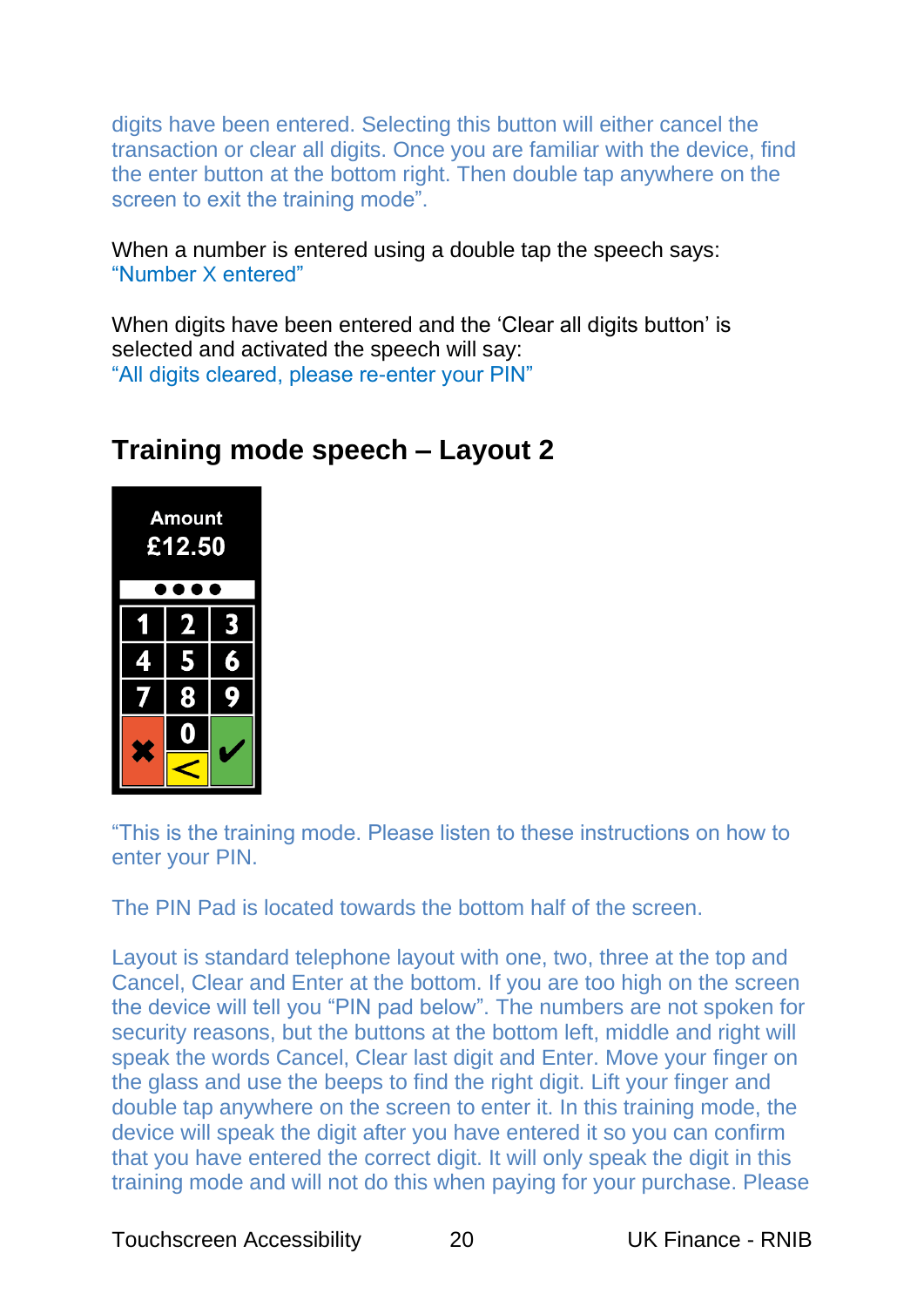enter some random numbers to practice, but do not enter your real PIN number. The Cancel button at the bottom left will cancel the transaction. The Clear last digit button will clear all the last digit so the digit can be re-entered. Once you are familiar with the device, find the Enter button at the bottom right. Then double tap anywhere on the screen to exit the training mode".

When a number is entered using a double tap the speech says: "Number X entered"

When the 'Clear last digit button' is selected and activated the speech will say:

"Last digit cleared, XX digits remaining"

#### <span id="page-21-0"></span>**Notes:**

If you are too high on the screen the device will tell you "PIN pad below". This may change depending on where the keypad is displayed on the device. On some larger devices a small part of the screen will usually be used to display the keypad.



#### **Figure 5 - A portrait-oriented screen layout filling the whole screen**

Touchscreen Accessibility 21 UK Finance - RNIB